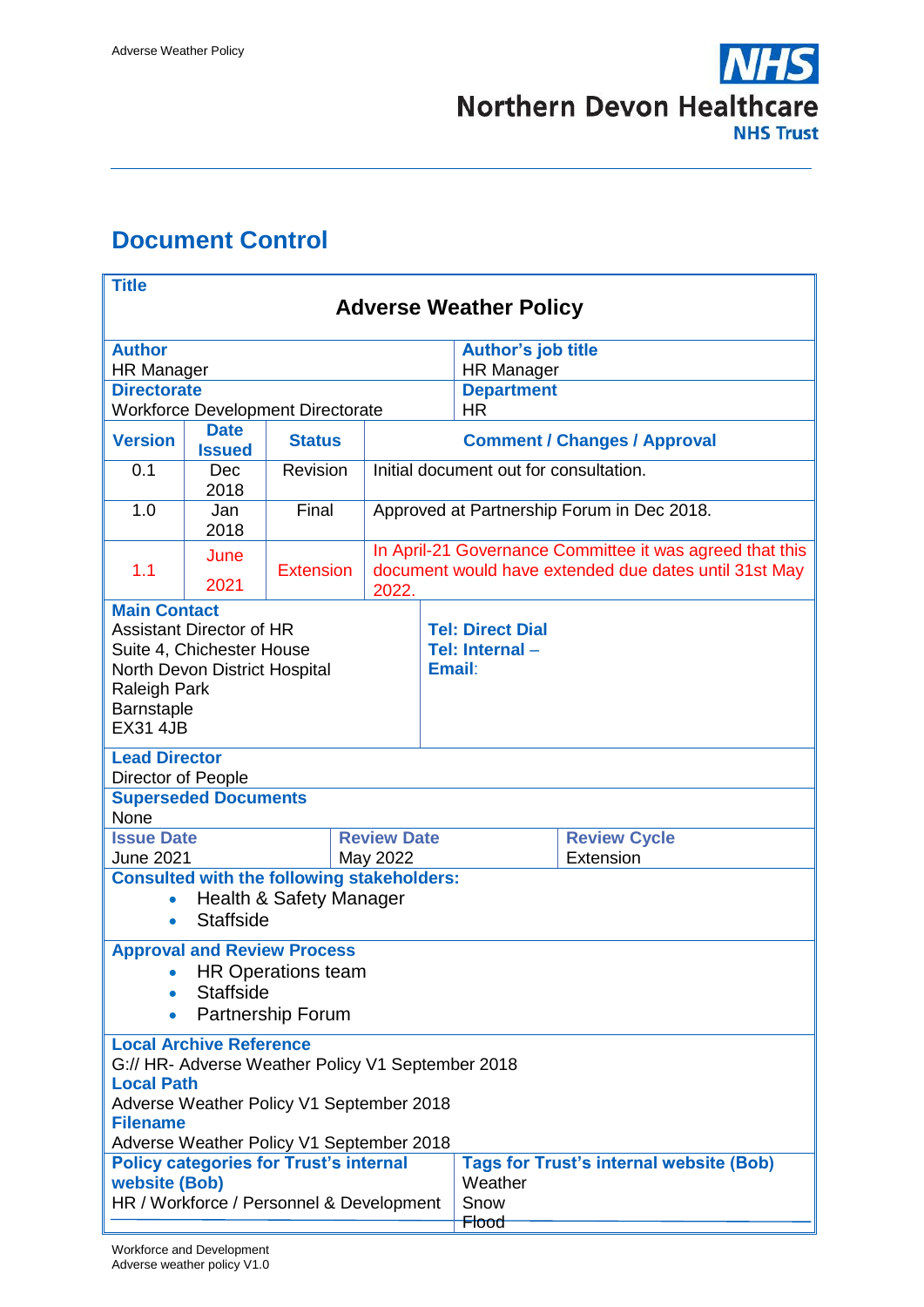# **CONTENTS**

<span id="page-1-0"></span>

| 1. |                                                                          |  |
|----|--------------------------------------------------------------------------|--|
| 2. |                                                                          |  |
|    |                                                                          |  |
| 3. |                                                                          |  |
|    |                                                                          |  |
|    | Role and Responsibility of Human Resources / HR Operations Team  4       |  |
|    |                                                                          |  |
|    |                                                                          |  |
| 4. |                                                                          |  |
| 5. | Difficulties Reaching Normal Place of Work - Alternative Base 5          |  |
| 6. |                                                                          |  |
| 7. |                                                                          |  |
| 8. |                                                                          |  |
| 9. |                                                                          |  |
|    |                                                                          |  |
|    | Process for Implementation and Monitoring Compliance and Effectiveness 6 |  |
|    |                                                                          |  |
|    |                                                                          |  |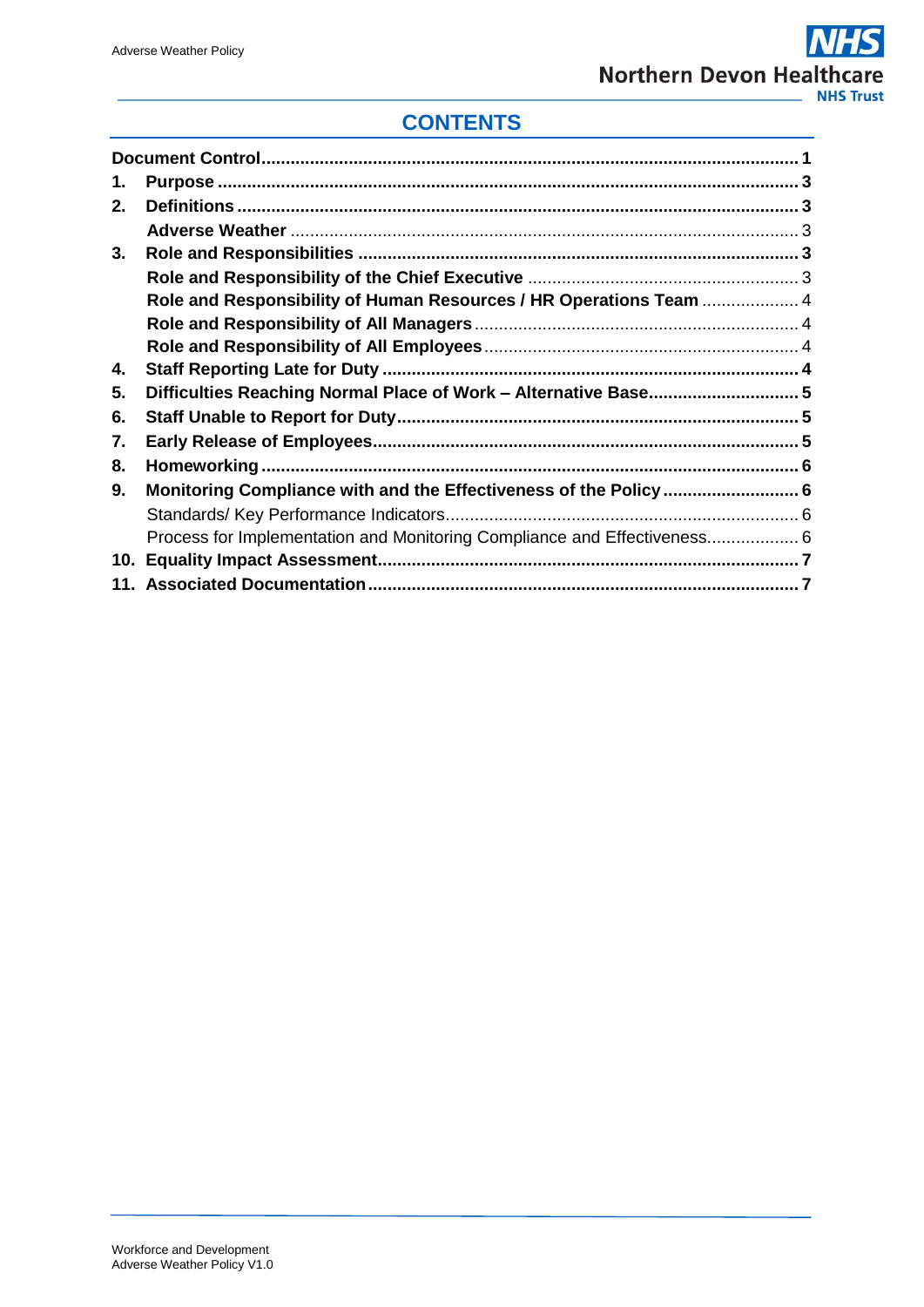## **1. Purpose**

- **1.1.** The purpose of this document is to support, advise and guide staff and managers in dealing with problems arising from severe disruption due to adverse weather conditions.
- **1.2.** Northern Devon Healthcare NHS Trust recognises that during period of severe weather, (eg: heavy snowfall) staff may face greater difficulties in not only attending their place of work but also in returning home.
- **1.3.** In assessing the feasibility of travelling into work during periods of adverse weather conditions it is not the intention that members of staff put themselves at risk. In this regard, managers and members of staff should use their own judgement and take account of any advice issued by the Trust and other agencies such as the police, motoring organisation and weather bulletins in relation to prevailing weather conditions and the advisability of travel.
- **1.4.** This policy applies to all Trust staff.

# <span id="page-2-0"></span>**2. Definitions**

#### **Adverse Weather**

<span id="page-2-1"></span>**2.1.** Is a term that describes weather events which are particularly severe and challenge models of normal service delivery. Adverse weather can include heavy snowfall, flooding from very heavy rain, very high winds and very cold temperatures (this list is not exhaustive). Adverse weather is associated with RED or AMBER weather warnings from the MET office.

# <span id="page-2-2"></span>**3. Role and Responsibilities**

### **Role and Responsibility of the Chief Executive**

<span id="page-2-3"></span>**3.1.** The Chief Executive has the overall responsibility for all matters of Human Resources and ensuring that all mechanisms are in place for the overall implementation, monitoring and revision of this policy. The Chief Executive has nominated the Director of People as the lead for all Human Resources matters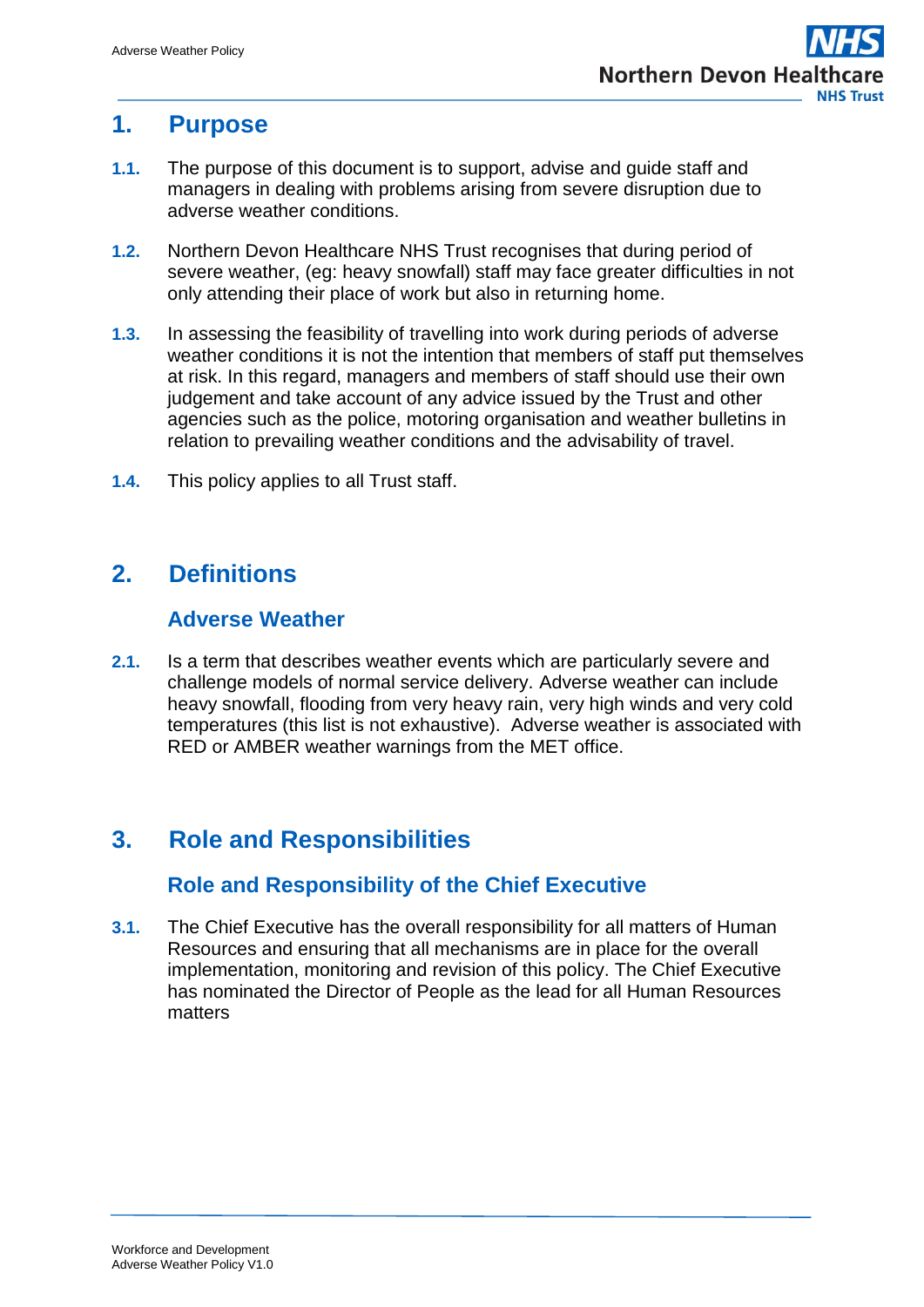#### <span id="page-3-0"></span>**Role and Responsibility of Human Resources / HR Operations Team**

**3.2.** The Human Resources team are responsible for proactively advising, supporting and guiding all staff on the use of this policy.

#### **Role and Responsibility of All Managers**

<span id="page-3-1"></span>**3.3.** All line managers within the Trust must ensure that they are familiar with NDHT Emergency Procedures.

Ensure that all employees are treated fairly and consistently

Regularly assess the current and anticipated staffing levels during periods of adverse weather

Balance the needs of the service with that of the individual employees

Record lost hours as a result of adverse weather appropriately

#### **Role and Responsibility of All Employees**

<span id="page-3-2"></span>**3.4.** Regularly assess the risks involved in travelling to and from work

Plan ahead and try, if possible to identify alternative travel options for periods of adverse weather and to consider what arrangements you could make

Contact your manager; or alternative senior person if your manager is not available at your normal place of work as soon as possible

Maintain contact with your manager and notify him/her when you arrive at work

Make reasonable efforts to attend work during periods of adverse weather (after considering the risks)

Be prepared to work from an alternative base during periods of adverse weather

# <span id="page-3-3"></span>**4. Staff Reporting Late for Duty**

**4.1.** Members of staff who experience difficult in reaching their normal place of work due to adverse weather conditions must contact their line manager or designated deputy or other reporting procedure that is in place at the time to explain their situation as soon as possible and safe to do so.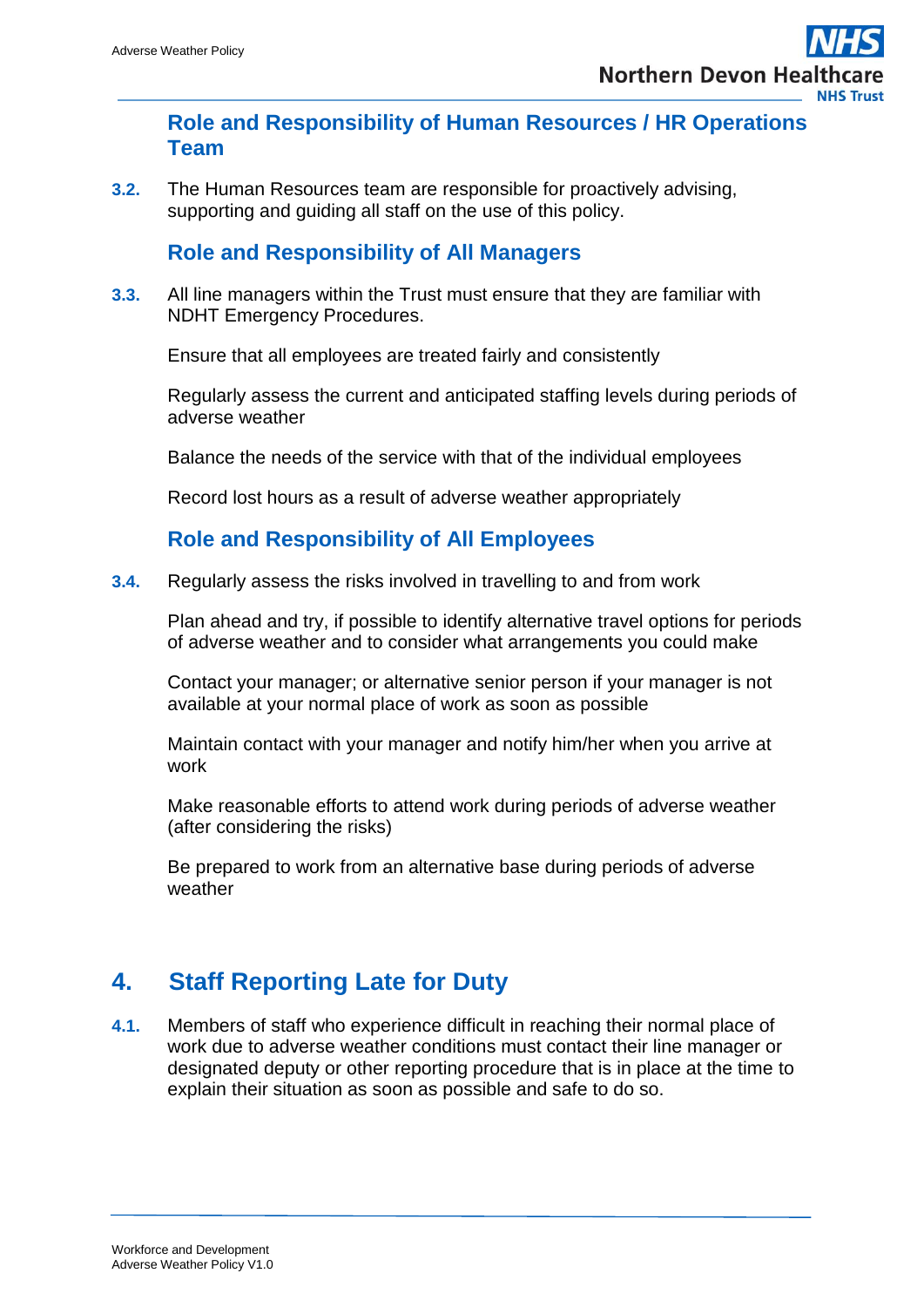- **4.2.** Where the line manager or designated deputy is satisfied that the member of staff does have a genuine travel difficulties, or is required to make alternative care arrangements for dependants eg: school closures due to adverse weather conditions, and that all reasonable efforts have been made to report for duty albeit later than the commencement of their shift, the manager will agree with the individual how the time is to be made up at a later date. .
- **4.3.** Where staff do not make contact with their line manager and do not arrive for shift they will be classed as having taken unauthorised leave, without pay.

## <span id="page-4-0"></span>**5. Difficulties Reaching Normal Place of Work – Alternative Base**

- **5.1.** It is expected that staff will make all reasonable efforts to get to their normal place of work, if necessary using alternative forms of transport. Where staff feel they cannot get to their usual place of work they should make contact with their line manager at the earliest opportunity and agree to attend the nearest, appropriate, accessible, alternative NHS facility.
- **5.2.** Where an employee does report to an alternative base they should be allocated work, if available, appropriate to their skill set and grade. Managers should check staff credentials with the manager from the staff member's usual place of work. Managers will need to record accurately the hours worked by the member of staff.
- **5.3.** Employees presenting at an alternative place of work should provide their current NHS ID badge.

# <span id="page-4-1"></span>**6. Staff Unable to Report for Duty**

**6.1.** Where a member of staff is not able to report for duty due to adverse weather they must contact their line manager or designated deputy or other reporting arrangements in place at the time. Managers should give consideration to allowing the member of staff to take short notice annual leave, unpaid leave or take time off in lieu (TOIL) if operationally possible

# <span id="page-4-2"></span>**7. Early Release of Employees**

**7.1.** In some circumstances, managers may wish to consider the early release of staff, or respond to staff requests to leave early due to deteriorating or adverse weather conditions and / or severe travel disruption. However, the needs of the services must take priority and the decision will rest with the line manager.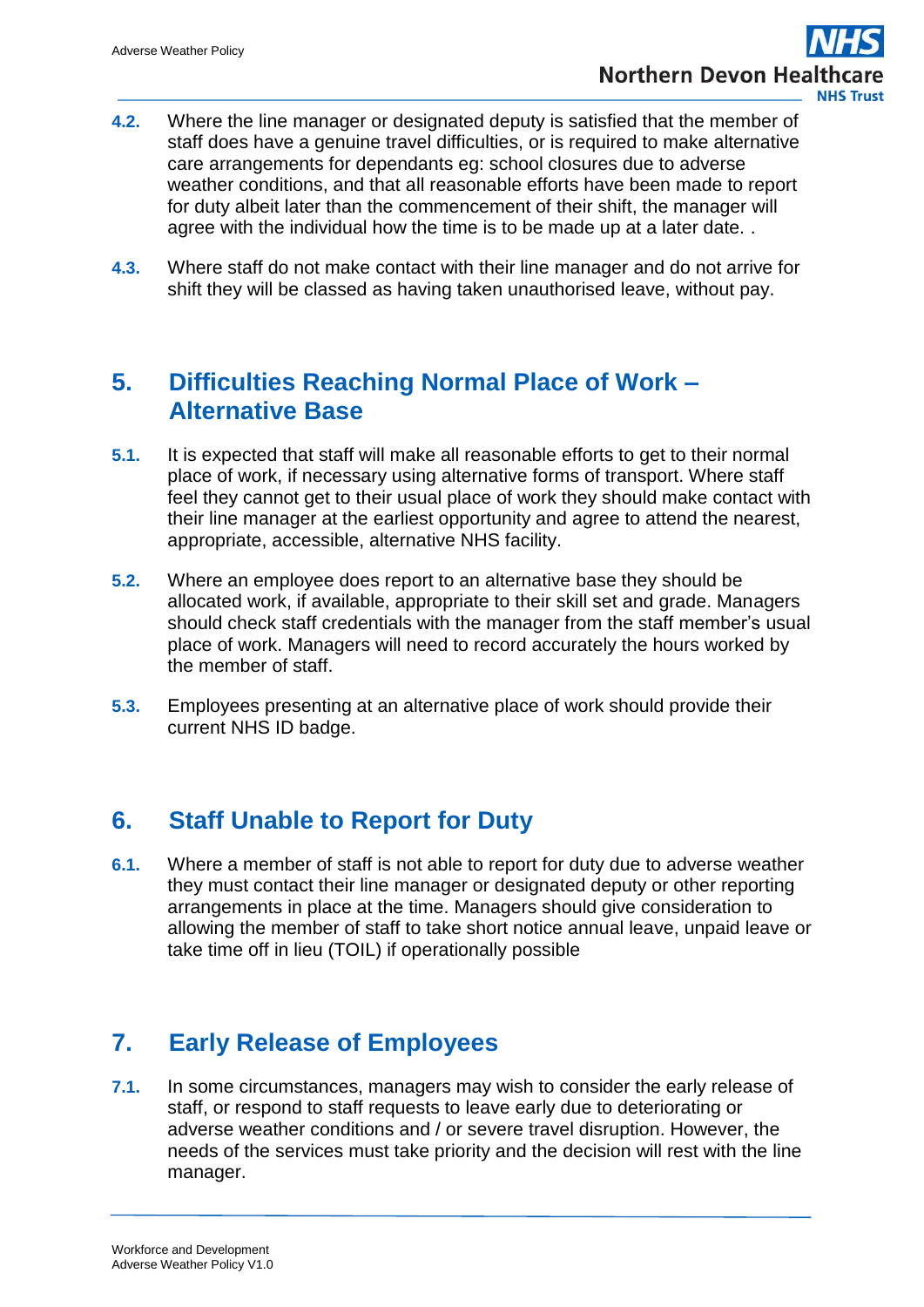## <span id="page-5-0"></span>**8. Homeworking**

**8.1.** For a small number of staff, home working may be an appropriate alternative to reporting for work if they are unable to reach their normal place of work or alternative base. If an employee is already identified as a homeworker or authorised to work from home and they can make the case that working from home is the best, safest and most viable option that day then that should be agreed with their line manager. If an employee is not already authorised to work from home but is able to use remote access and has sufficient work tasks which can be completed at home, then employees may ask to utilise this option on the day they are unable to get to work. The decision to authorise this will lie with the line manager and will be dependent on the levels of staff required to provide safe services. Managers may give consideration to staff completing outstanding E learning from home as appropriate. This must be evidenced on STAR.

## <span id="page-5-1"></span>**9. Monitoring Compliance with and the Effectiveness of the Policy**

### **Standards/ Key Performance Indicators**

- <span id="page-5-2"></span>**9.1.** Key performance indicators comprise:
	- Supervision and leadership
	- **Employee use of resources**
	- **•** Equality & Diversity
	- Whistleblowing

#### <span id="page-5-3"></span>**Process for Implementation and Monitoring Compliance and Effectiveness**

#### **Dissemination of the Policy**

**9.2.** After approval by the Partnership Forum, the author will provide a copy of the policy to the Corporate Governance Manager to have it placed on the Trust's intranet. The policy will be referenced on the home page as a latest news release and staff will be informed that this policy replaces any previous versions.

Information will also be included in the Chief Executive's Bulletin which is circulated electronically to all staff.